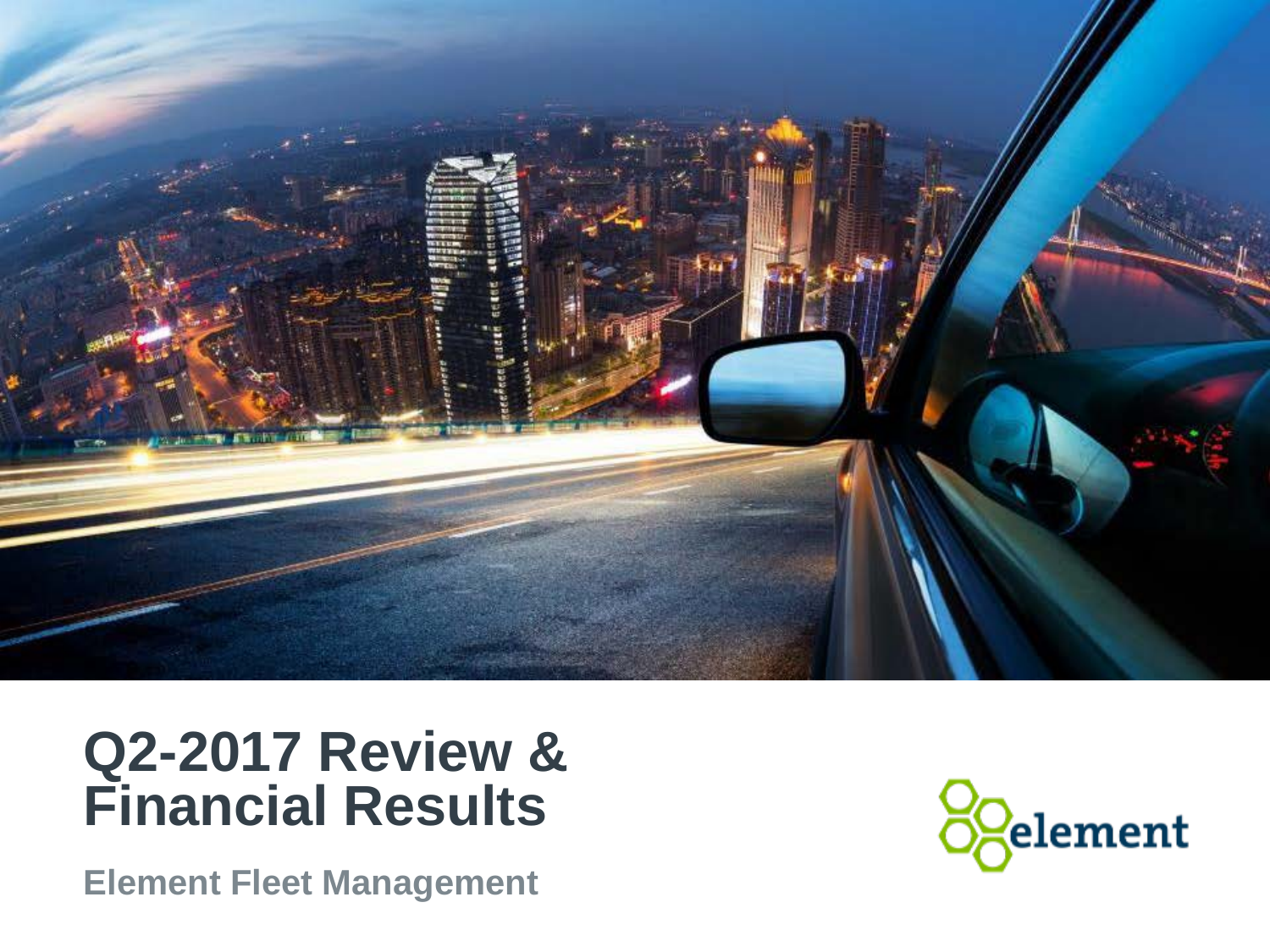

### **Agenda**

- Long-Term Shareholder Value Creation
- Operations Update
- Financial Review
- Long-Term Shareholder Value Creation

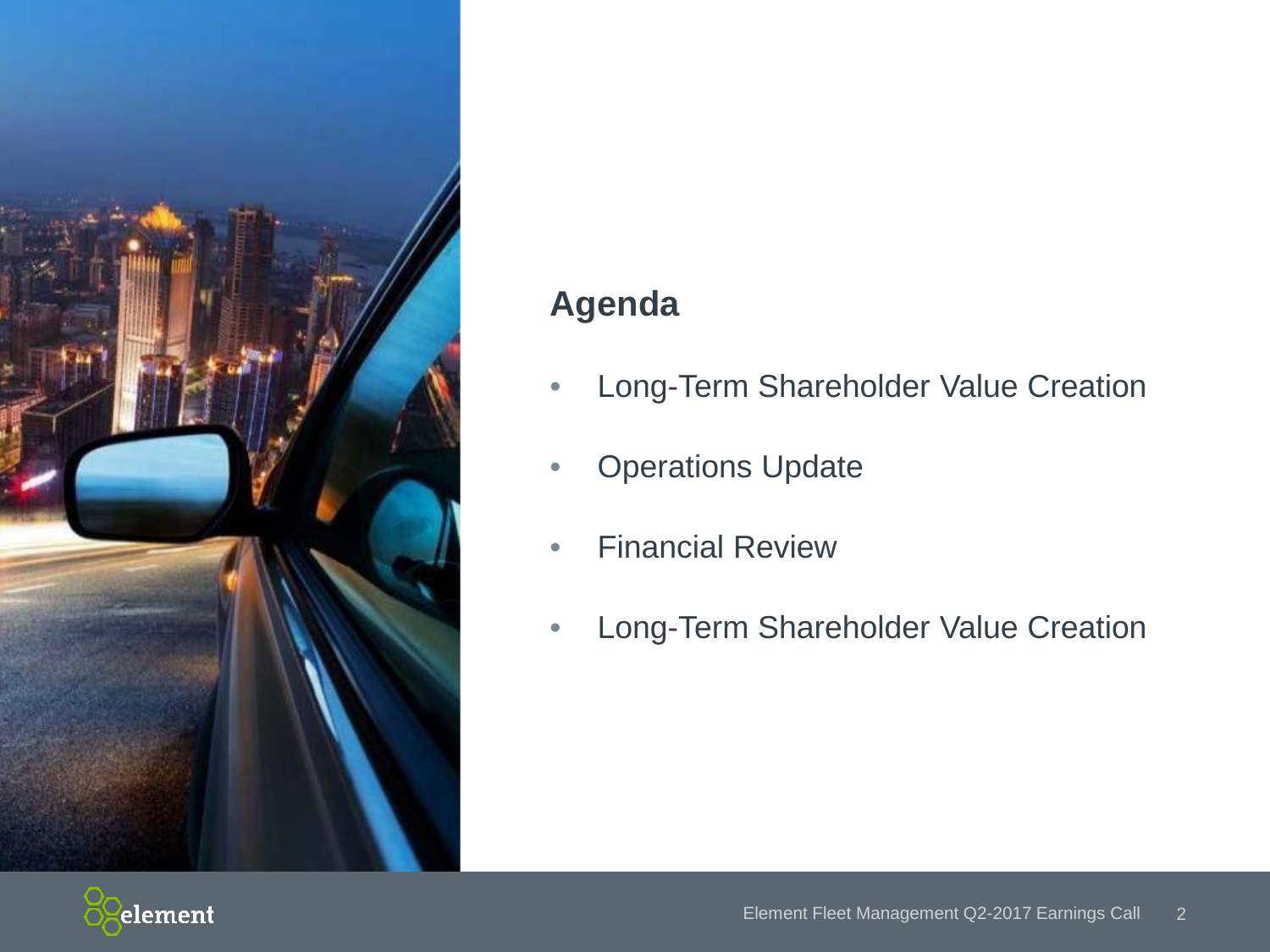# **Bradley Nullmeyer** *CEO*

*Long -Term Shareholder Value Creation*



Element Fleet Management Q2-2017 Earnings Call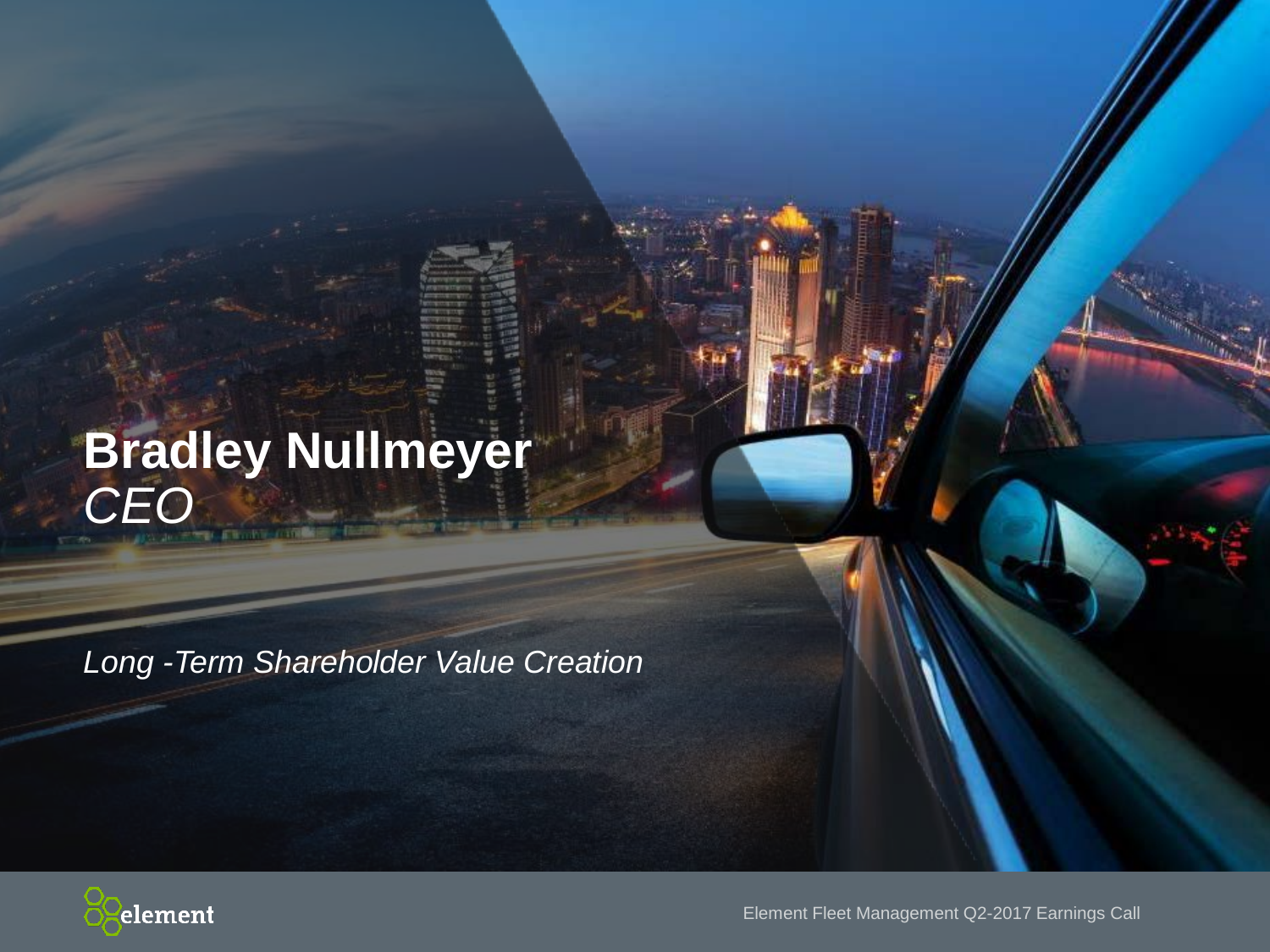# Delivering For The Future **Long-Term Shareholder Value Creation**

- Segmented Core Fleet Management Operations during the quarter (~\$12.5B of assets, 92%)
	- ‒ Increased transparency and focus on Core Fleet
	- ‒ Delivered \$0.18 EPS (\$0.36 YTD)
	- ‒ 2017 guidance of \$0.71 to \$0.73 for Core Fleet only
	- ‒ Strong originations during the second quarter of \$1.9B (15% growth year over year)
	- ‒ \$0.075 dividend per common share declared in the quarter
	- ‒ NCIB utilized to purchase 1.3M shares at approximately \$8.80 average price
	- ‒ Intention to apply to TSX to add Preferred Shares and Convertible Debentures to NCIB
	- ‒ Closed ABS funding in size and with effective cost of funds now a programmatic issuer with many new investors
- Increased concentration on post integration efficiencies

Prudent manager of capital, focused on balancing investment in growth, both organic and inorganic, and return of capital to shareholders

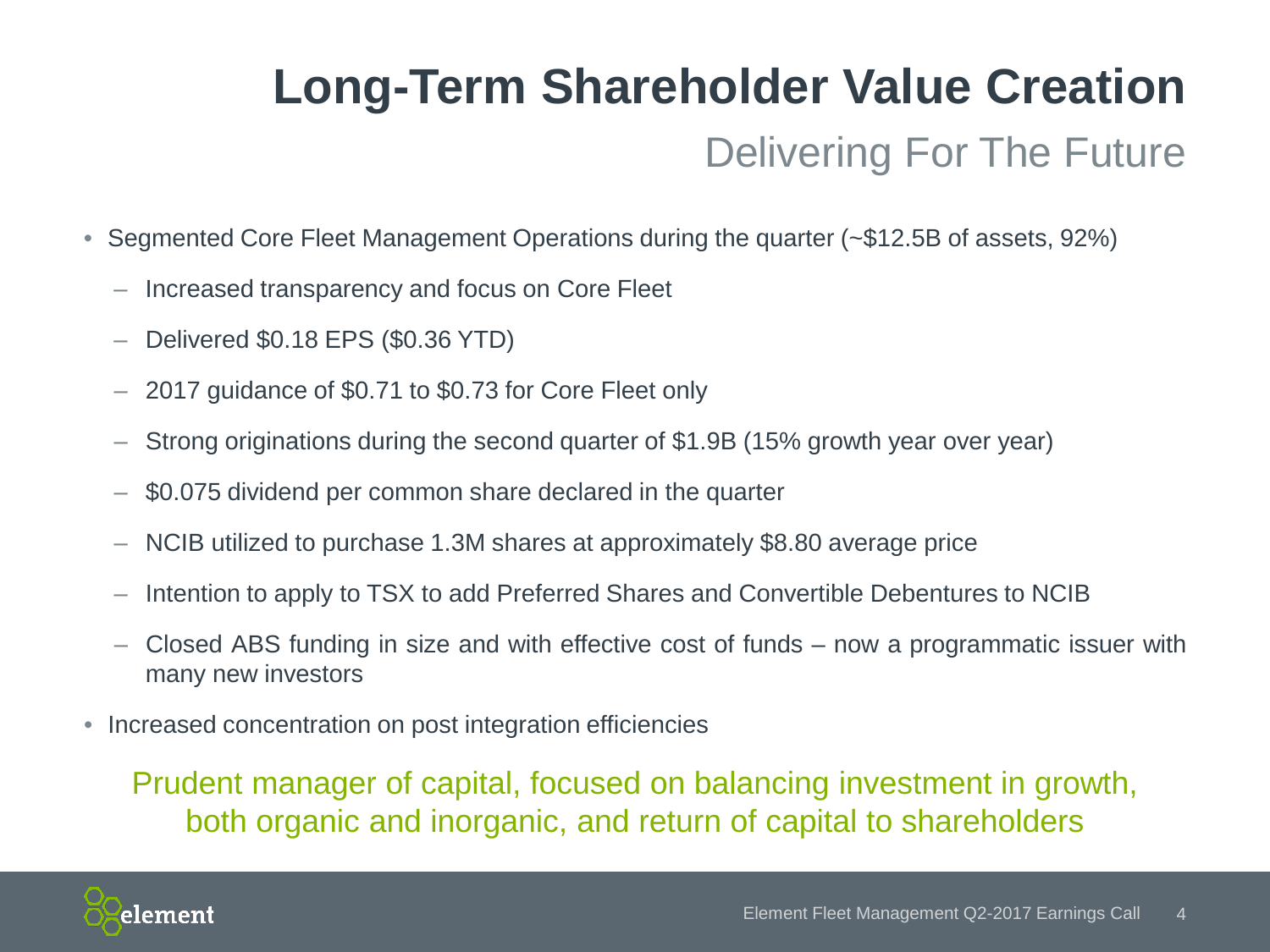# **Long-Term Shareholder Value Creation**

### Delivering For The Future

- Segmented Non-Core Operations (~\$1.4B of assets, 8%)
	- Increased transparency
	- Delivered \$0.05 EPS during quarter (\$0.11 YTD)
	- ‒ No guidance provided for 2017 due to timing uncertainty of earnings
	- Each category carries strategic plan to optimize value
	- ‒ Capital will be returned to stakeholders including retirement of debt and/or share buyback
	- Most significant asset is 19<sup>th</sup> Capital Joint Venture ("JV") debt and equity. Recorded \$30M provision during the quarter to provide flexibility to expedite portfolio efficiencies

### Prudent manager of capital, focused on balancing investment in growth, both organic and inorganic, and return of capital to shareholders

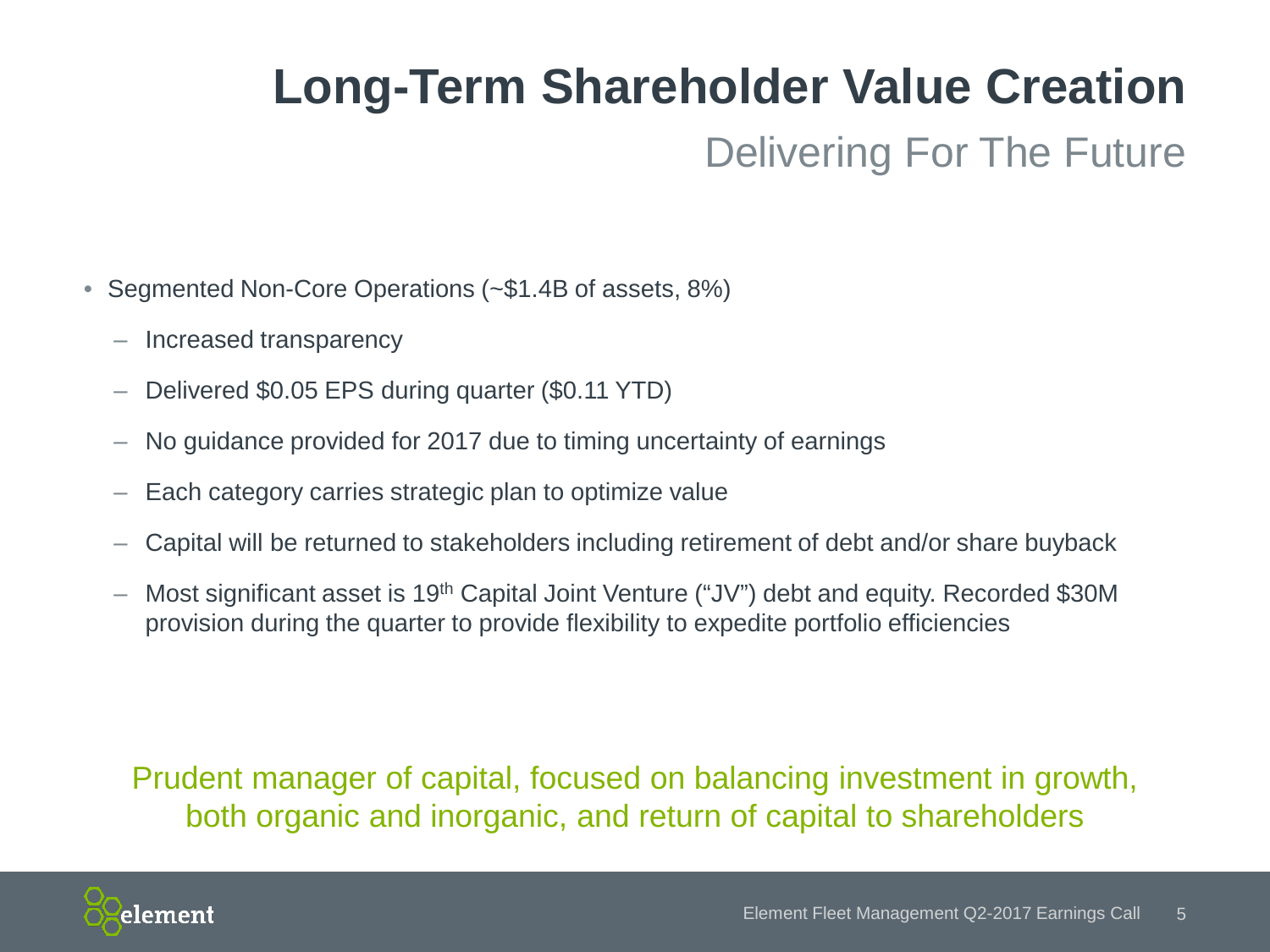# Element Fleet Management Corp. (TSX:EFN) **Long-Term Shareholder Value Creation**

**Element Fleet Management is a leading global fleet management company, providing world class services and financing for commercial vehicle fleets**

- Market leadership in North America and an industry leading position in Australia and New Zealand
- Driven by technology and analytics and benefiting from a large-scale integrated services platform
- Superior ability to capture opportunities in the fleet management services industry
- Highly experienced leadership and operations teams in all countries
- Deep and long-term customer relationships, combined with technology investment driving longterm value creation
- High quality of assets reflected in investment-grade credit ratings (A-, BBB+) to support financing options
- Free cash flow sufficient to fund future growth and return of capital to shareholders

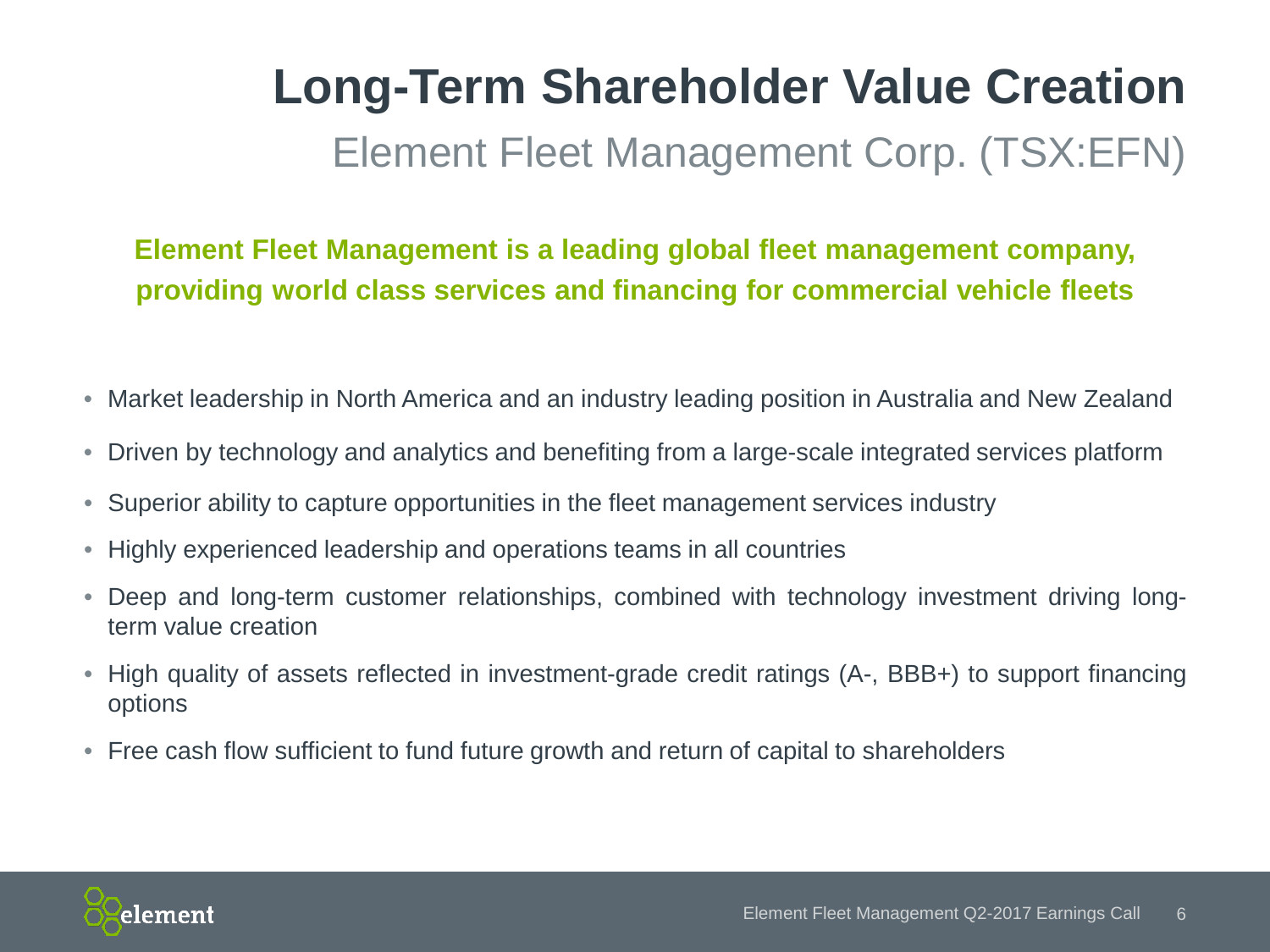# **Long-Term Shareholder Value Creation**

### Global Capabilities: 3+ Million Vehicles



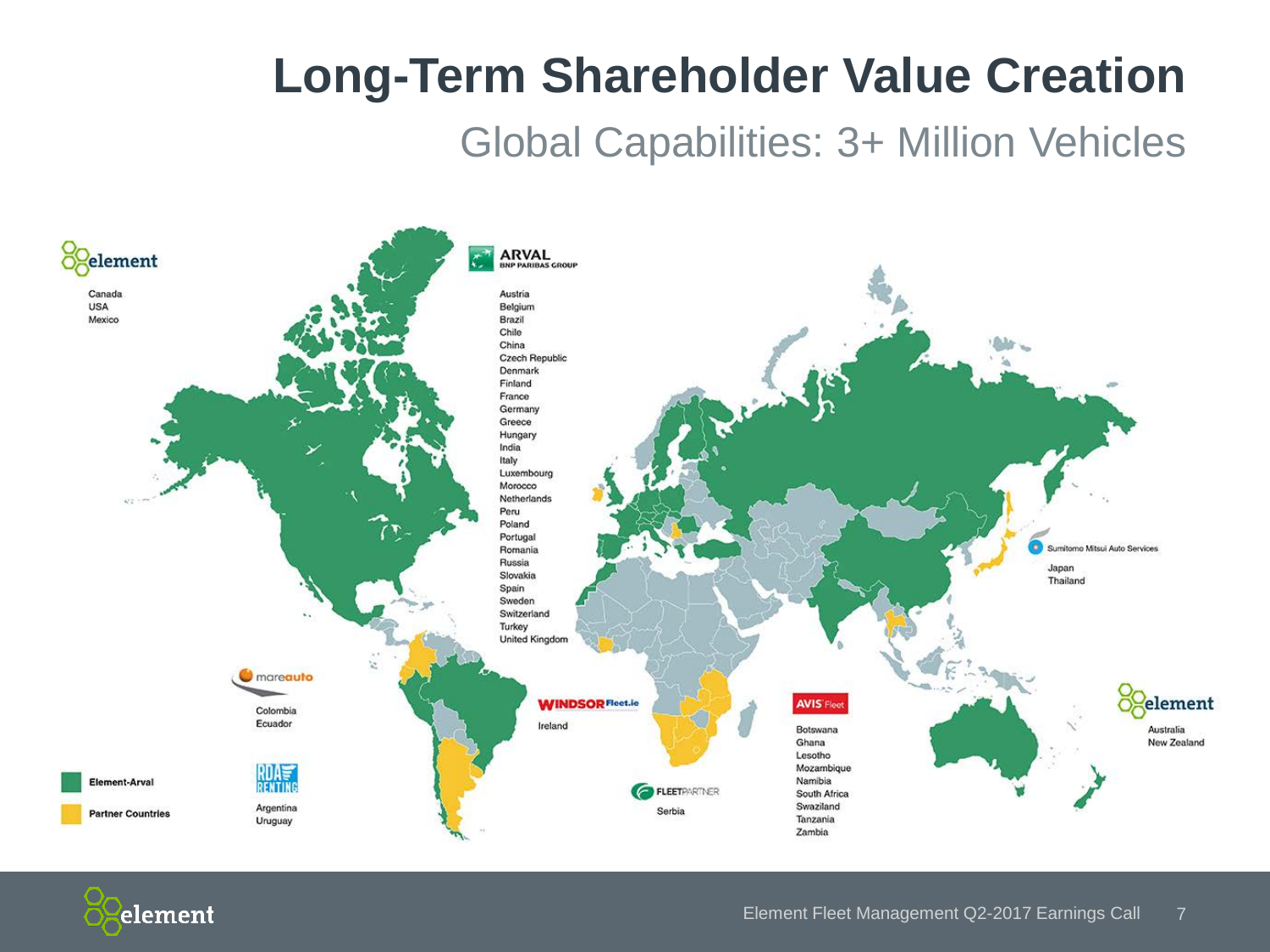### **Daniel Jauernig** *President and COO*

*Operations Update*



Element Fleet Management Q2-2017 Earnings Call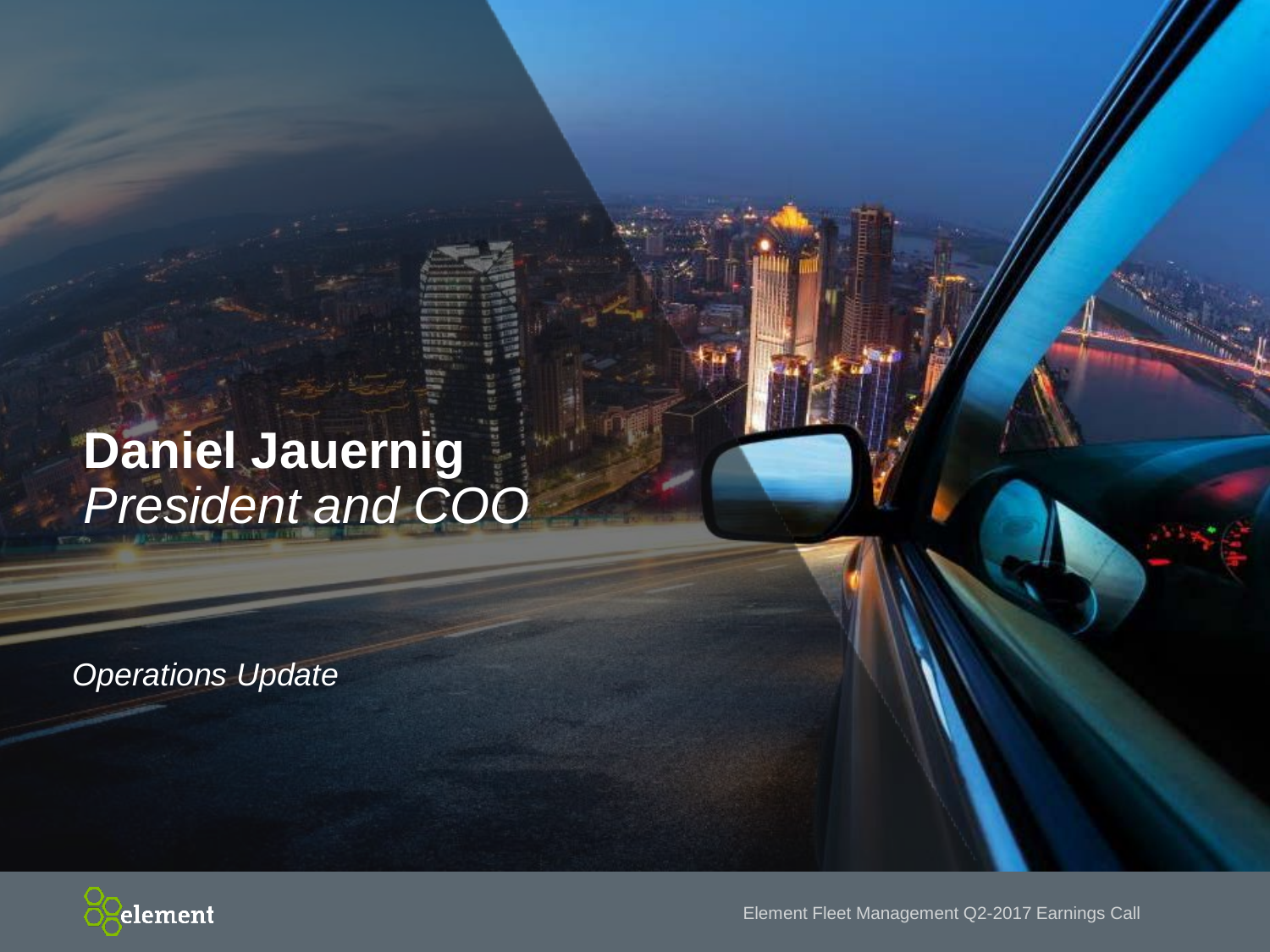### **Non-Core Assets Update**

19th Capital

- As part of the separation, Element Fleet retained certain former "fleet-like" assets of Element Financial's C&V division
- Strategy was to increase the penetration of our fleet service offerings to this heavy duty truck portfolio
- In late Q4/2016, the JV was formed with Celadon and Element contributing its truck leasing portfolios to the JV, Element's contributed portfolio was funded over the previous four years
- Total assets of the JV are ~\$1.5B, Element and Celadon each own 49.99% of the JV, creating a large scale heavy duty truck fleet leasing business
- Incurred a non-cash \$10.9M loss from our share of the JV in the quarter, operating losses improved to \$8.2M in Q2 from \$10.0M in Q1/2017
- Recorded a \$30.0M reserve (non-cash) against the carrying value of our investment to allow the JV flexibility to execute on its strategy of optimizing the portfolio on an expedited basis
- The JV has been classified as a Non-Core asset. The sole goal is to optimize the value of our investment in the JV and use the capital received from these initiatives to enhance our capital structure and return capital to stakeholders

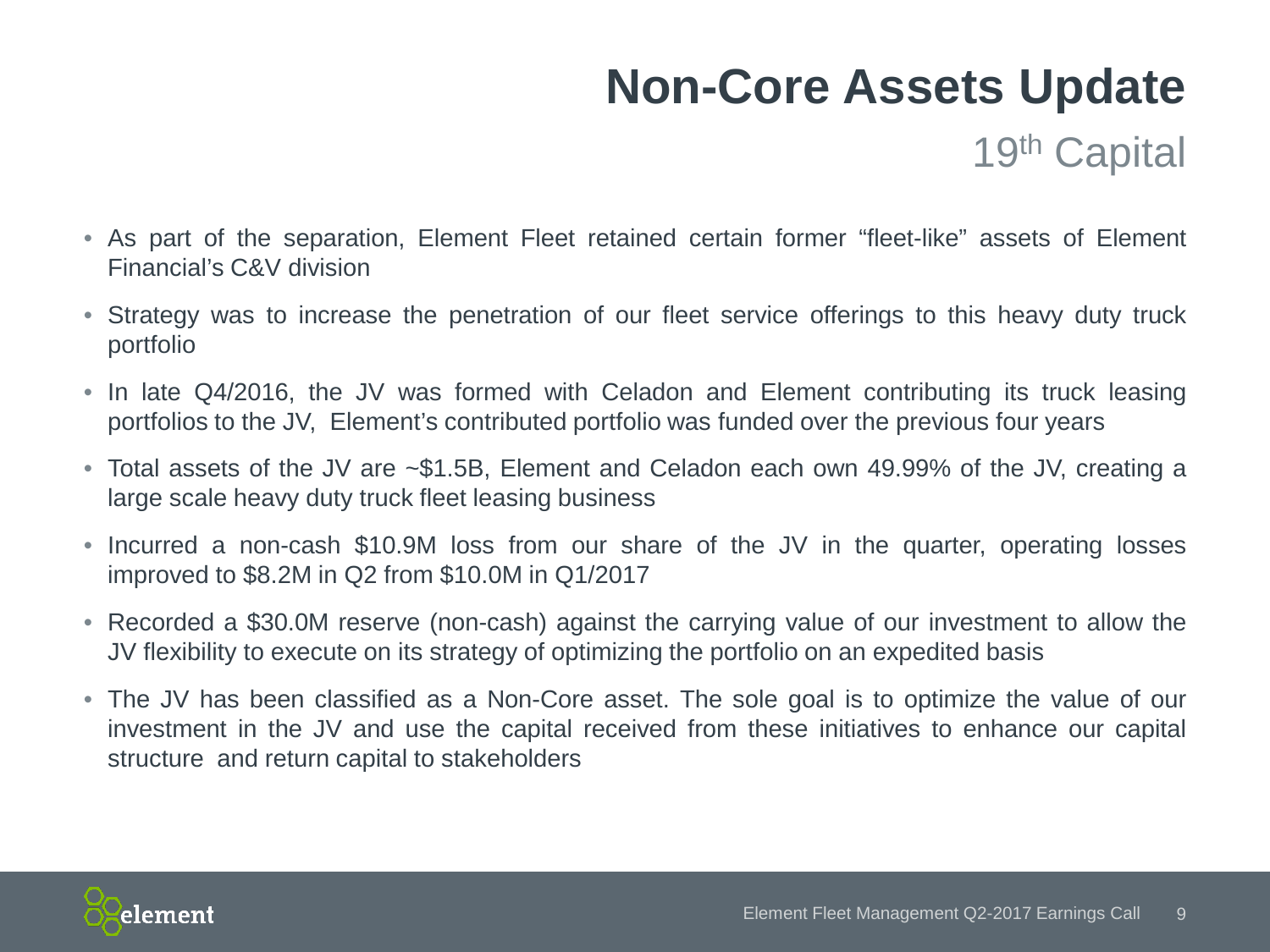# **North American Post Integration Update**

- In January, we successfully migrated all of GE Fleet's U.S. and Canadian customers and portfolio onto Element's new and enhanced fleet management system ("FMS")
- All former GE Fleet customers have been live on Xcelerate and Driver Xcelerate since February and have gone through six complete billing cycles on Element's FMS
- In Q1, immediately after the migration, we experienced some backlogs (such as interim funding) as former GE Fleet customers, suppliers and employees became familiar with Element's FMS, this improved significantly throughout Q2
- Additional training and support have been provided to all FMS users and backlogs are returning to historical performance levels
- Post integration activities are winding down, with increased focus on improving operational performance and gaining efficiencies

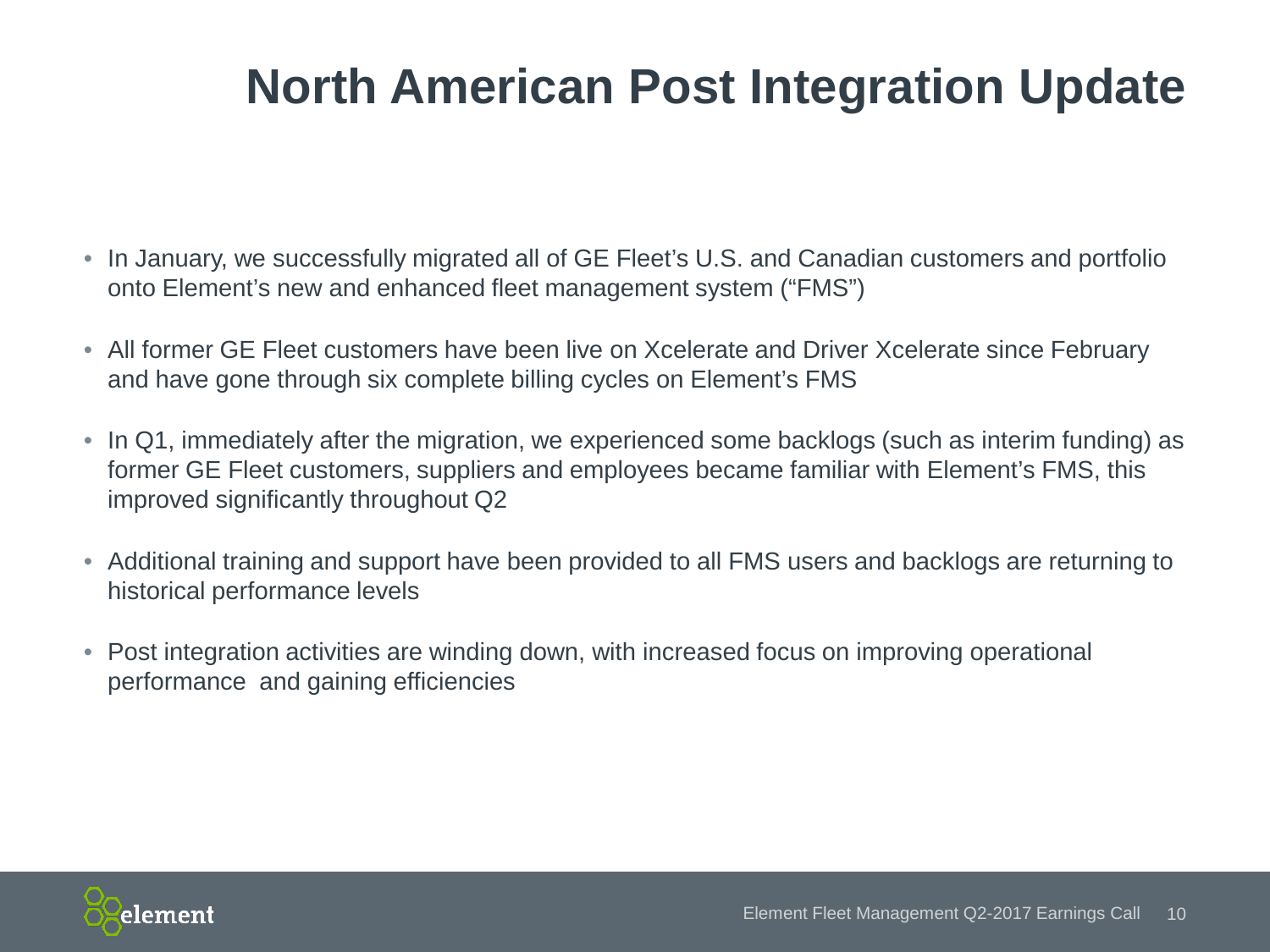### **Business Update**

- Total earning assets (including interim funding), on a currency neutral basis, grew by 4.3% on a YTD basis in 2017 compared to Q4/2016
- Originations in Q2/2017 were \$1.9B, up significantly from \$1.4B in Q1/2017 and up 15.2% compared to Q2/2016
- We have a solid pipeline of customer vehicle orders for delivery in second half of 2017
- Examples of new customer wins includes expanding our relationship with Shell Global to include their U.S. fleet of 3,300 vehicles and Johnson Controls from 12,000 to over 20,000 vehicles
- On July 20<sup>th</sup>, we announced that our customers have the option to integrate data provided by GM OnStar directly into Element's Xcelerate platform
- New prospect list is solid and executing on just a few of the larger prospects would generate significant incremental volume in 2018
- Increasing interest from our customers to leverage the data from the connected vehicles in their fleet

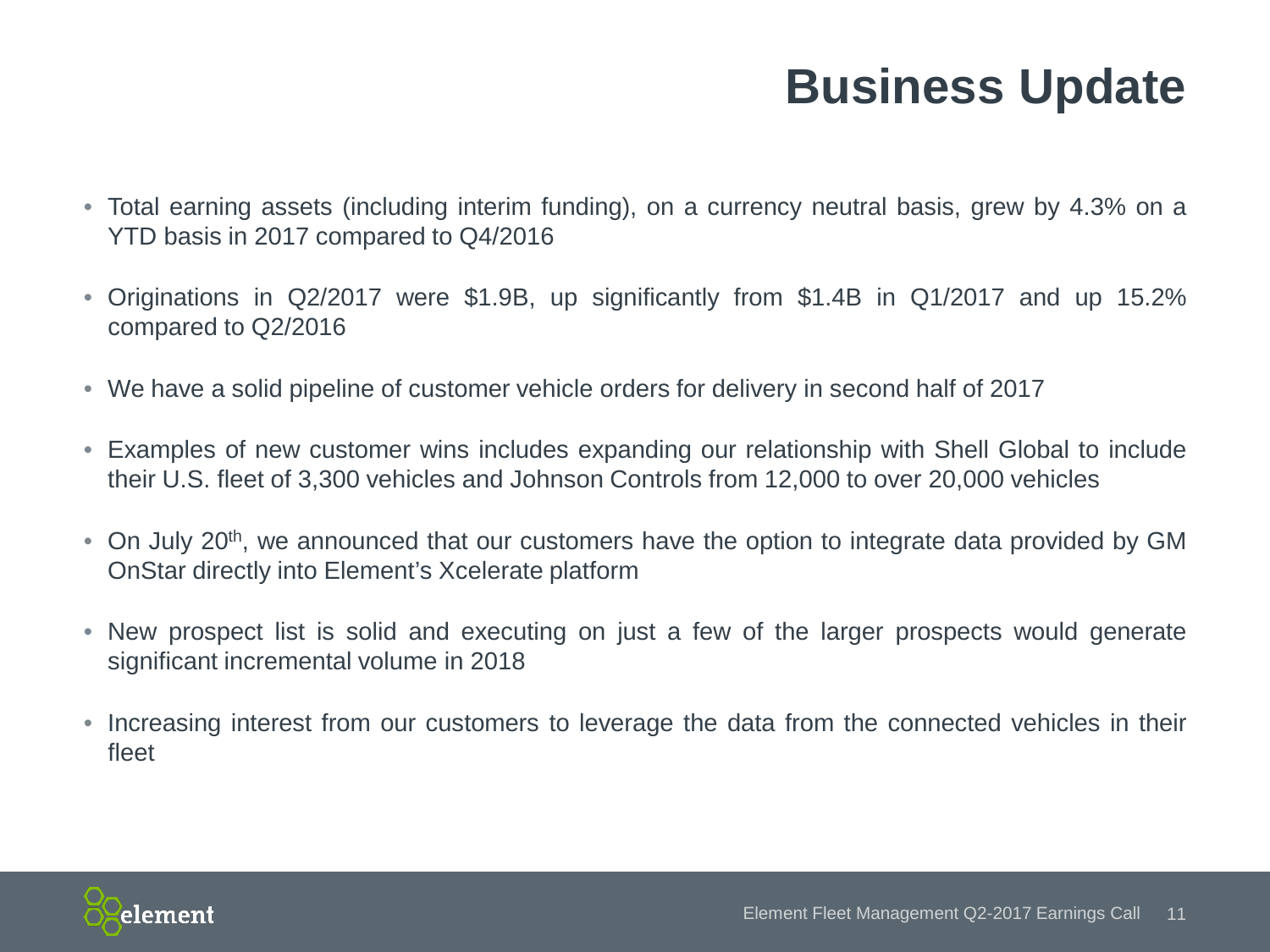### **Connected Data**

### Creates new ways to connect to Element Integrates data provided by GM OnStar to deliver fleet insights



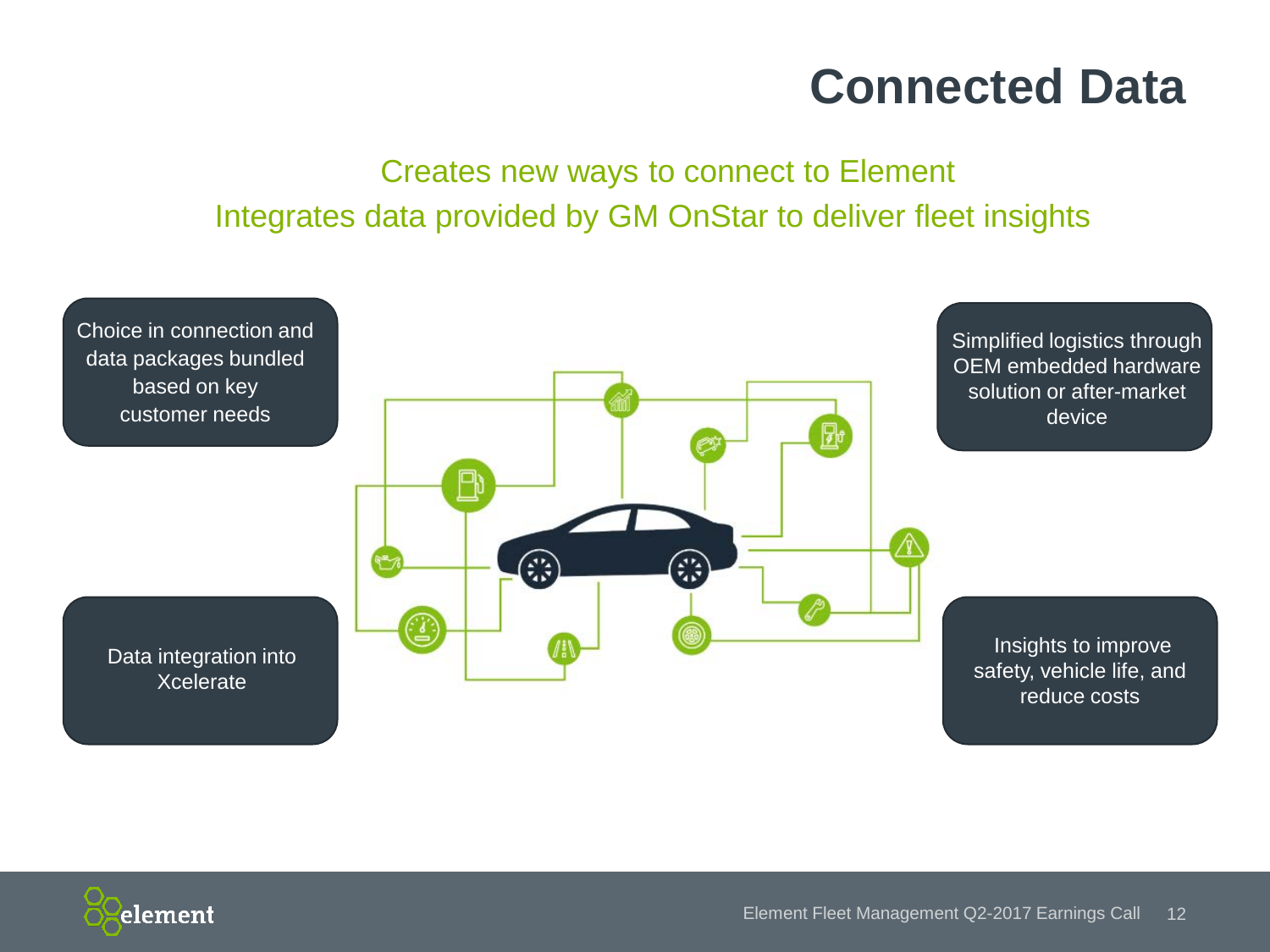# **Samir Zabaneh** *CFO*

*Review of Financial Results*



Element Fleet Management Q2-2017 Earnings Call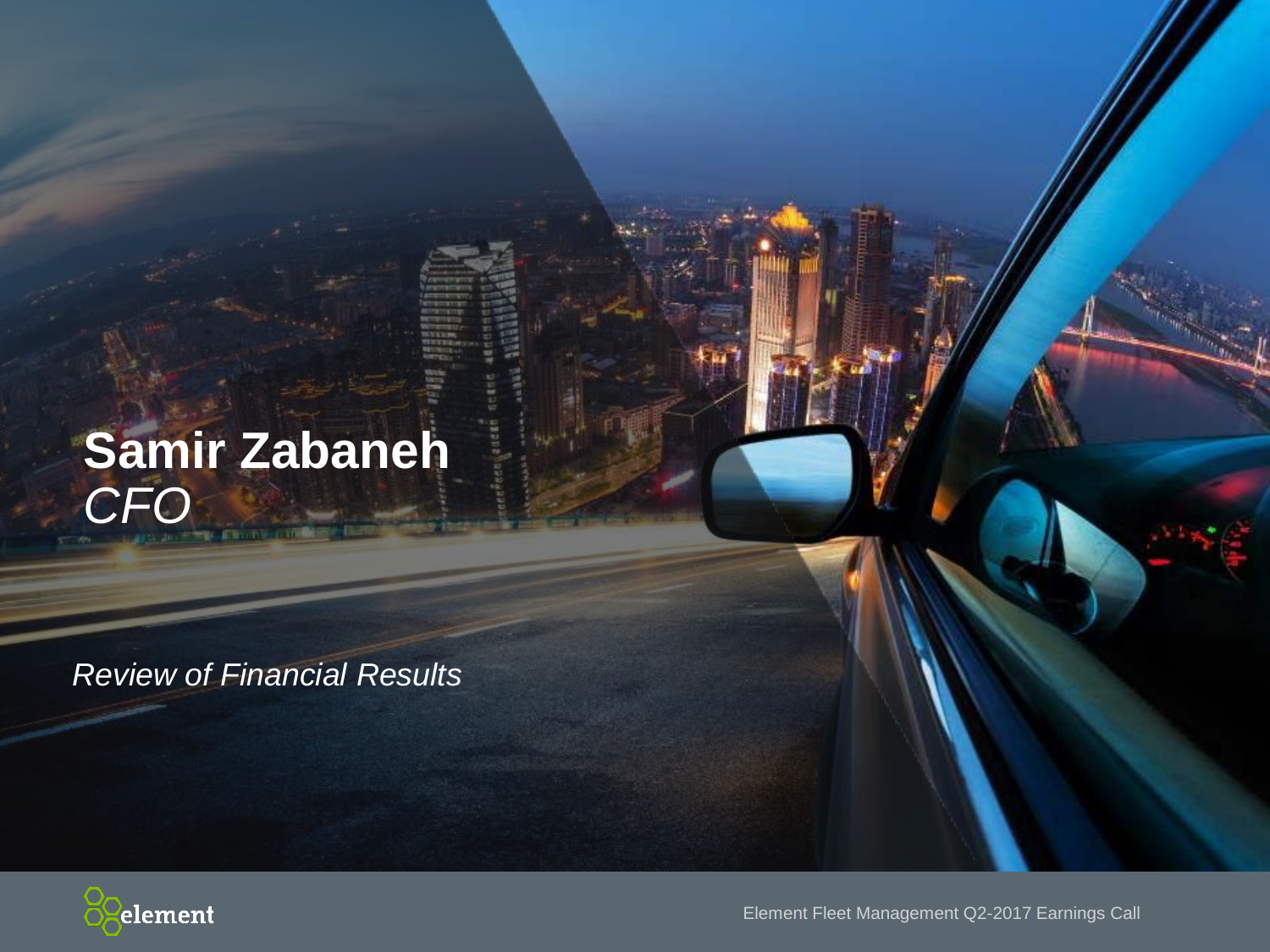# **Consolidated Earnings Per Share**

In millions, except per share amounts and where otherwise noted

|                                                                   | Q2 2016 | Q3 2016 | Q4 2016  | Q1 2017 | Q2 2017 |
|-------------------------------------------------------------------|---------|---------|----------|---------|---------|
| Basic $(1)$                                                       | \$0.17  | \$0.07  | \$(0.01) | \$0.11  | \$0.07  |
| Fully diluted (1)                                                 | \$0.17  | \$0.07  | \$(0.01) | \$0.11  | \$0.07  |
| After-tax adjusted operating income per share                     | \$0.25  | \$0.25  | \$0.24   | \$0.24  | \$0.23  |
| After-tax proforma diluted adjusted operating<br>income per share | \$0.24  | \$0.24  | \$0.22   | \$0.22  | \$0.22  |
| Number of shares – basic                                          | 386.3   | 386.7   | 386.9    | 387.7   | 389.0   |
| Number of shares - Fully diluted                                  | 390.6   | 390.6   | 386.9    | 392.4   | 391.3   |
| Number of shares - Proforma diluted                               | 433.4   | 435.7   | 446.2    | 445.8   | 446.1   |

(1) From continuing operations

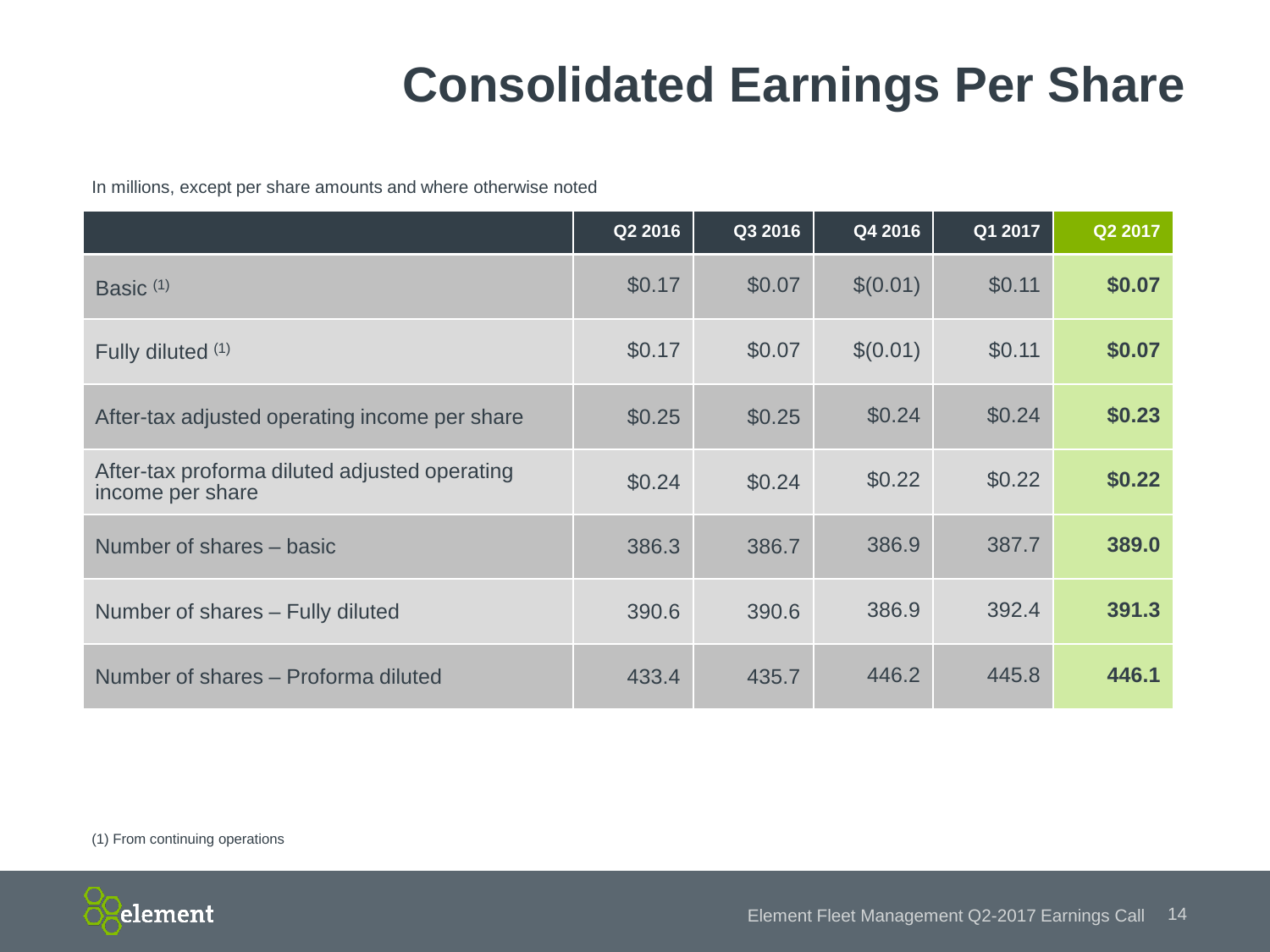# **Key Operating Metrics**

### As of and for the three months ended June 30, 2017

In millions, except per share amounts and where otherwise noted

|                                                                 | <b>Core Fleet</b><br><b>Management</b> | <b>Non-Core</b><br><b>Assets</b> | <b>Total</b> |
|-----------------------------------------------------------------|----------------------------------------|----------------------------------|--------------|
| Net earning assets                                              | \$12,391.0                             | \$1,261.8                        | \$13,652.8   |
|                                                                 |                                        |                                  |              |
| Net revenue                                                     | \$224.5                                | \$23.0                           | \$247.5      |
| Adjusted operating expenses                                     | \$121.5                                | \$1.6                            | \$123.1      |
| Share of loss from 19th Capital                                 | ۰                                      | \$10.9                           | \$10.9       |
| Provision in 19th Capital                                       |                                        | \$30.0                           | \$30.0       |
|                                                                 |                                        |                                  |              |
| After-tax adjusted operating income<br>(to common shareholders) | \$71.1                                 | \$18.4                           | \$89.5       |
| After-tax adjusted operating income<br>per common share         | \$0.18                                 | \$0.05                           | \$0.23       |

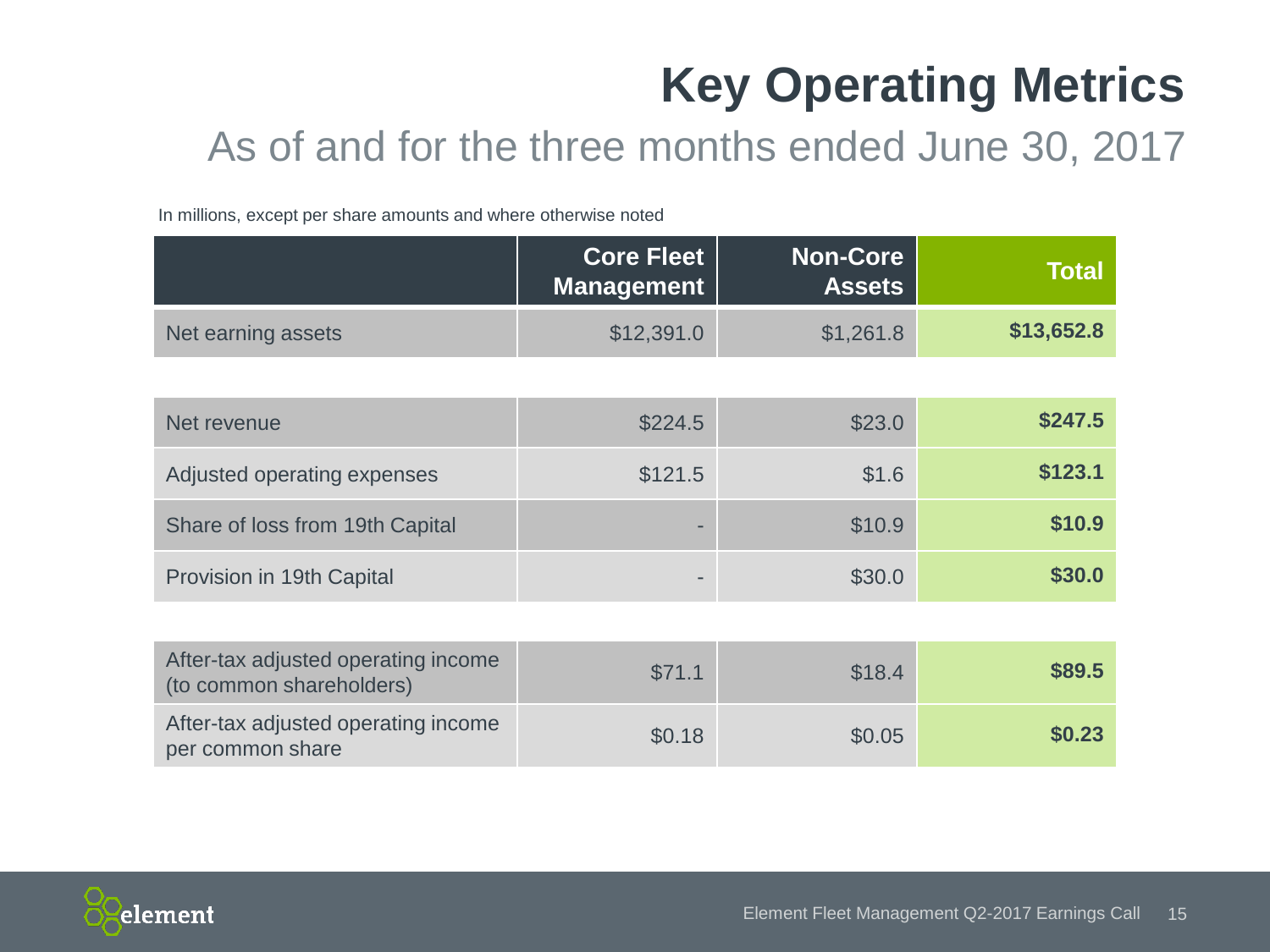### **Non-Core Assets**

### Asset Breakdown as of June 30, 2017

In millions, except per share amounts and where otherwise noted

| <b>Category</b>                                   | <b>Description</b>                                                                                                    | <b>Total Assets</b> |
|---------------------------------------------------|-----------------------------------------------------------------------------------------------------------------------|---------------------|
| 19th Capital Group LLC                            | Senior term loans (A&B) and revolver equipment<br>loan                                                                | \$824.5             |
| 19th Capital Group LLC                            | Equity ownership (49.99%)                                                                                             | \$81.4              |
| <b>ECAF I Holding Ltd</b>                         | 32.5% interest in ECAF Holdings Ltd., an indirect<br>owner of ECAF I Ltd., an issuer of rated pooled-<br>aircraft ABS | \$131.5             |
| <b>Rail Notes</b>                                 | 100% of the 2016 - Class B notes of Element Rail<br><b>Leasing LLP</b>                                                | \$30.2              |
| <b>New Zealand Equipment Finance</b><br>Portfolio | Portfolio of various vehicles and equipment                                                                           | \$48.6              |
| <b>Heavy Duty Truck Portfolio</b>                 | Portfolio of Class 8 tractors and trailers in the<br>U.S.                                                             | \$227.1             |
| <b>Total</b>                                      |                                                                                                                       | \$1,343.3           |

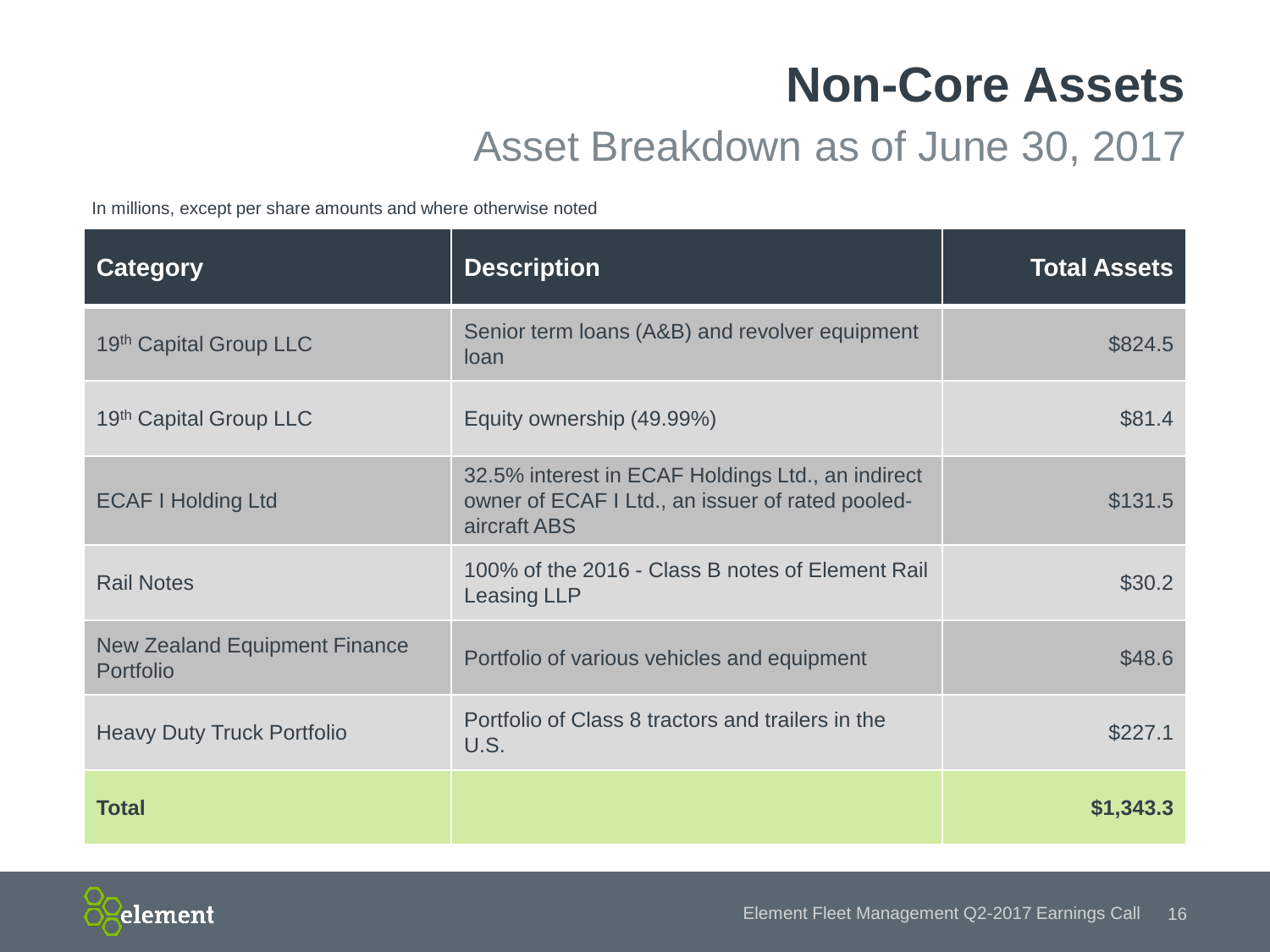# **Balance Sheet Allocation**

#### **Key Criteria and Assumptions Key Output for Q2/2017**

• Target 7.5x tangible leverage ratio in our Core Fleet Management business

#### **Step 1**

Secured Borrowings allocated to non-core assets based on available borrowing base with the remainder of Secured Borrowings allocated to Core Fleet Management

#### **Step 2**

• Convertible Debentures allocated to Core Fleet Management as required to achieve 7.5x Tangible Leverage ratio (remainder allocated to non-core assets)

#### **Step 3**

- Shareholders' Equity imputed for each of Core Fleet Management and non-core assets
	- 100% of Preferred Shares within Core Fleet Management Shareholders' Equity

In millions, except per share amount and where otherwise noted

#### **Core Fleet Management**

|                               |           | % of Consol. |
|-------------------------------|-----------|--------------|
| <b>Total Finance Assets</b>   | \$14,304  | 91%          |
| Secured Borrowings            | \$12,437  | 94%          |
| <b>Convertible Debentures</b> | \$508     | 59%          |
| <b>Total Debt</b>             | \$12,945  | 92%          |
| <b>Shareholders' Equity</b>   | \$3,821   | 95%          |
| Less: Goodwill                | (\$1,244) | 100%         |
| Less: Intangibles             | (S851)    | 100%         |
| <b>Tangible Equity</b>        | \$1,726   | 90%          |
| Tangible Leverage             | 7.5x      |              |

#### **Non-Core Assets**

| <b>Total Finance Assets, other Earning</b> |         | % of Consol. |
|--------------------------------------------|---------|--------------|
| Assets + 19th Capital JV Equity            | \$1,343 | 9%           |
| <b>Secured Borrowings</b>                  | \$813   | 6%           |
| Convertible Debentures                     | \$358   | 41%          |
| <b>Total Debt</b>                          | \$1,171 | 8%           |
| <b>Shareholders' Equity</b>                | \$192   | 5%           |
| Less: Goodwill                             |         |              |
| Less: Intangibles                          |         |              |
| <b>Tangible Equity</b>                     | \$192   | 10%          |
| Tangible Leverage                          | 6.1x    |              |

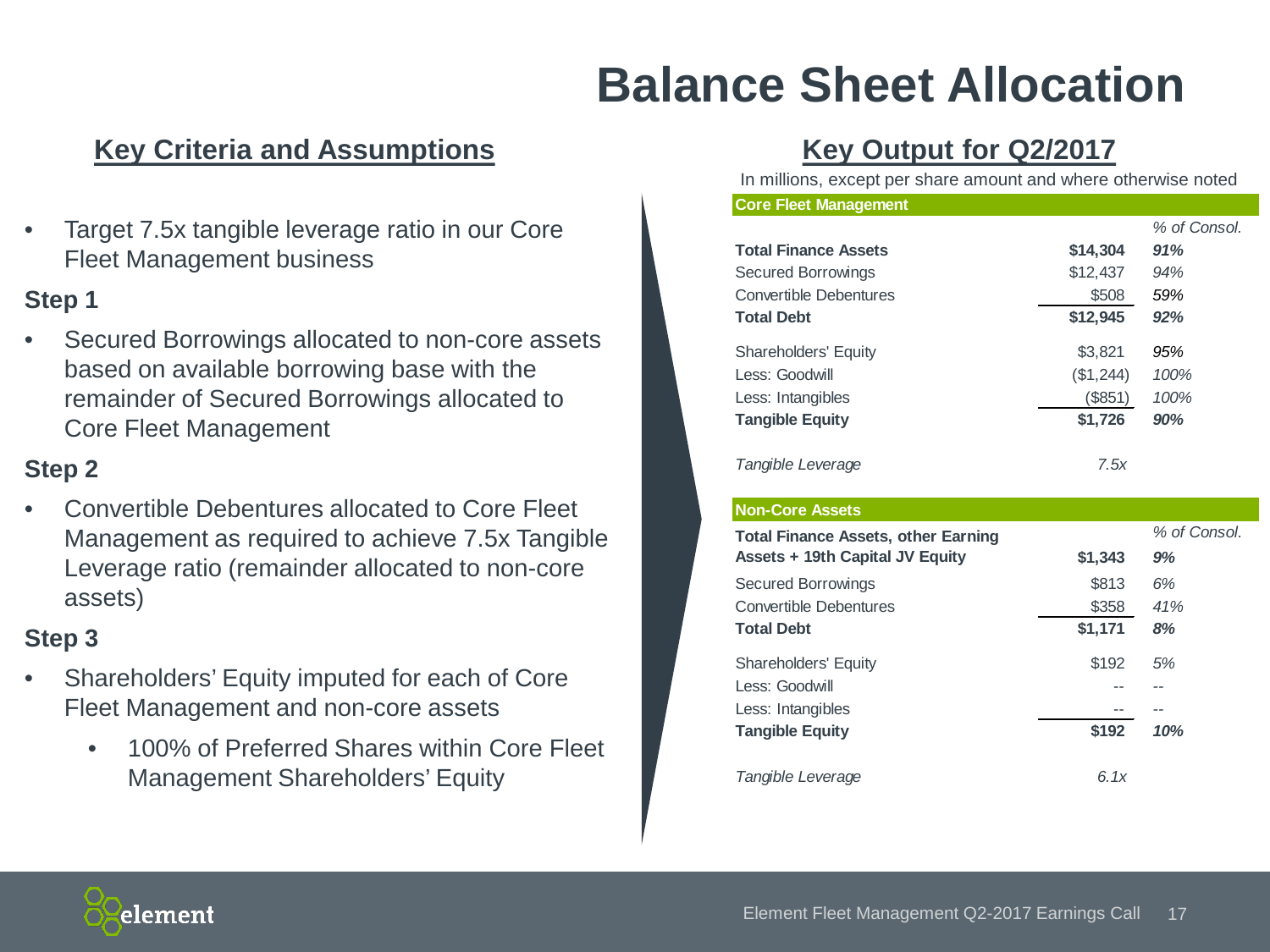### **Income Statement Allocation**

### **Key Criteria and Assumptions Key Output for Q2/2017**

#### **Revenue**

- Services revenue based on actual revenue recognized in the current period related to each segment
- Net interest income and rental revenue is based on actual revenue recognized in the current period with interest expense allocated based on the balance sheet allocation as described in the previous slide

#### **Operating expenses**

Allocated based on actual direct costs as well as an allocation, the aggregate amount of which is 50bps (annualized) of average earning assets, to non-core assets

In millions, except per share amount and where otherwise noted

| <b>Core Fleet Management</b>       |       |              |
|------------------------------------|-------|--------------|
|                                    |       | % of Consol. |
| <b>Net Revenue</b>                 |       |              |
| Services & Other Revenue           | \$143 | 93%          |
| Net Interest Income & Rental Rev.  | \$164 | 87%          |
|                                    | \$308 | 90%          |
| Interest Expense                   | \$83  | 88%          |
| <b>Net Revenue</b>                 | \$224 | 91%          |
| <b>Adjusted Operating Expenses</b> | \$121 | 99%          |
| <b>Non-Core Assets</b>             |       |              |
|                                    |       | % of Consol. |
| <b>Net Revenue</b>                 |       |              |
| Services & Other Revenue           | \$10  | 7%           |
| Net Interest Income & Rental Rev.  | \$24  | 13%          |
|                                    | \$34  | 10%          |
| <b>Interest Expense</b>            | \$11  | 12%          |
| <b>Net Revenue</b>                 | \$23  | 9%           |
|                                    |       | 1%           |

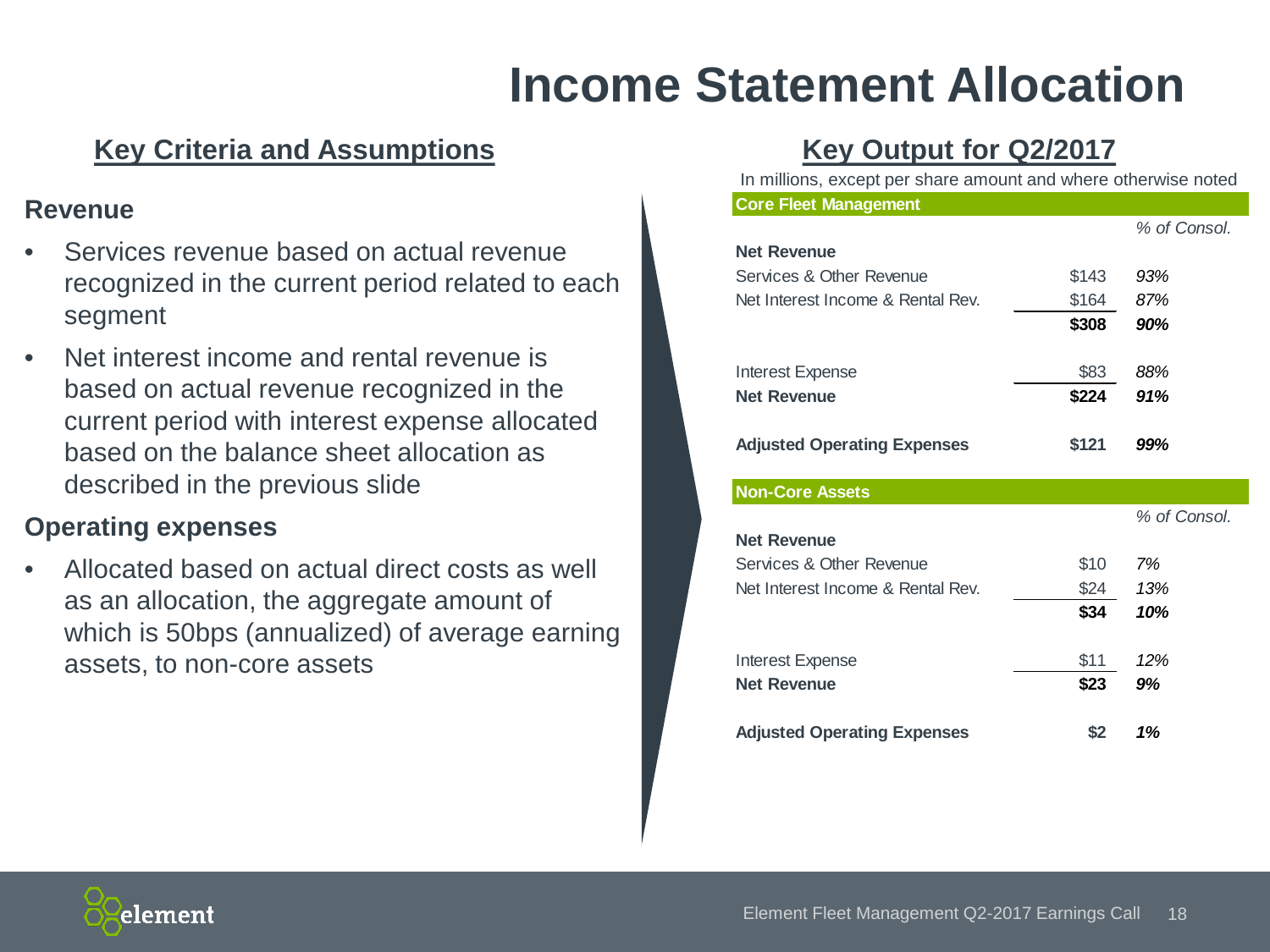### **Core Fleet Management Net Revenue**

### Net Revenue Summary

In millions, except per share amounts and where otherwise noted

| Net Revenue                     | Q2 2016 | Q1 2017 | Q2 2017 |
|---------------------------------|---------|---------|---------|
| Service and other revenue       | \$135.4 | \$128.4 | \$143.4 |
| Net interest and rental revenue | \$87.1  | \$83.6  | \$81.1  |
| Total net revenue               | \$222.5 | \$212.0 | \$224.5 |

### Yield to Average Earning Assets

|                                                          | Q2 2016    | Q1 2017    | Q2 2017    |
|----------------------------------------------------------|------------|------------|------------|
| Net interest and rental revenue                          | \$87.1     | \$83.6     | \$81.1     |
| Average earning assets                                   | \$12,511.0 | \$12,428.8 | \$12,447.9 |
| Net interest and rental revenue margin                   | 2.79%      | 2.69%      | 2.60%      |
| Adjusted net interest and rental revenue<br>margin $(1)$ | 2.90%      | 2.82%      | 2.85%      |

(1) Adjusted for temporary increase in interim funding

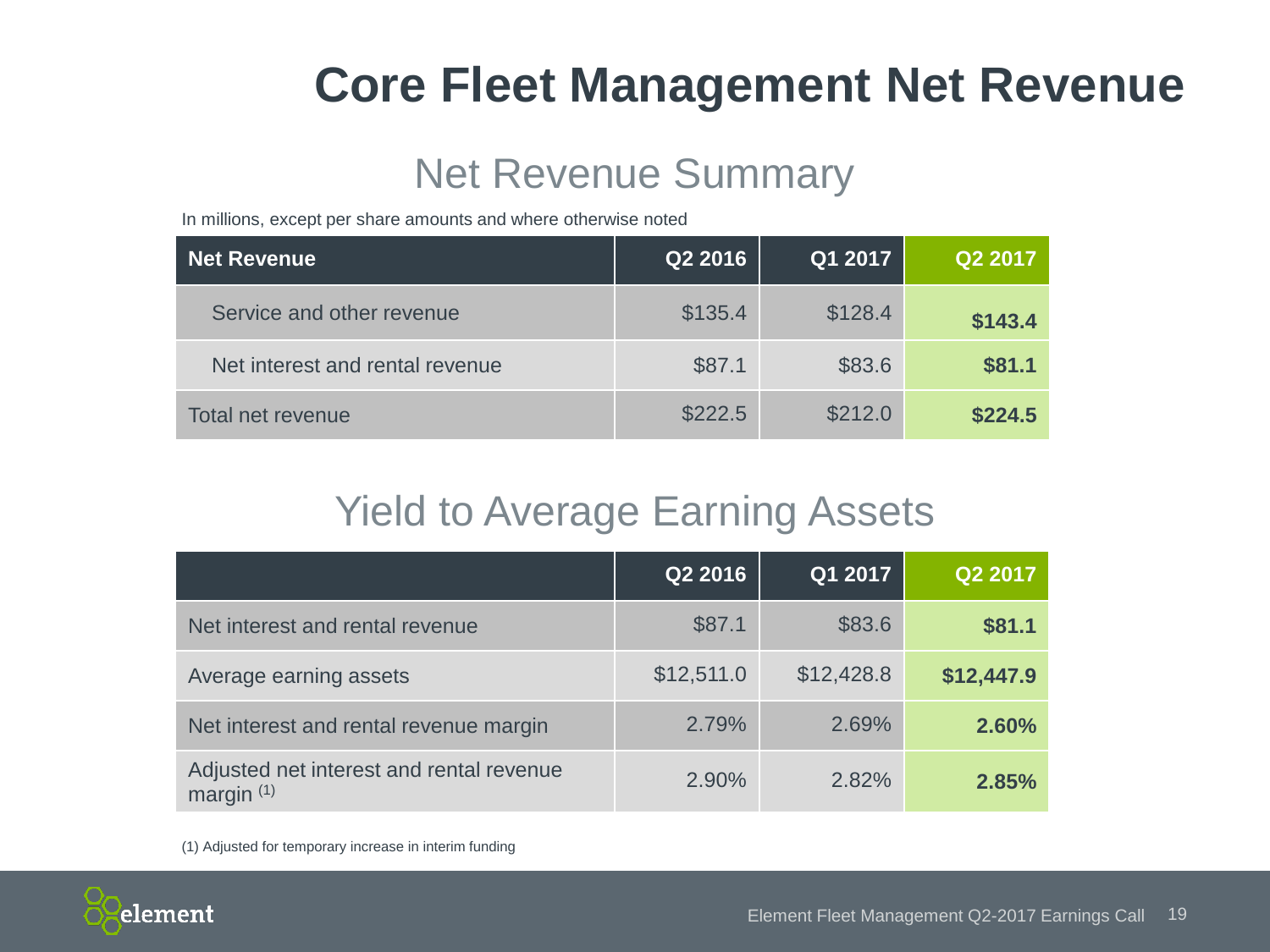# **Core Fleet Management Revenue Mix**

Continued Growth in Recurring Service Revenue

| <b>% of Net Revenue</b>         | Q2 2016 | Q3 2016 | Q4 2016 | Q1 2017 | Q2 2017 |
|---------------------------------|---------|---------|---------|---------|---------|
| Service and other revenue       | 60.9%   | 63.1%   | 62.2%   | 60.6%   | 63.9%   |
| Net interest and rental revenue | 39.1%   | 36.9%   | 37.8%   | 39.4%   | 36.1%   |

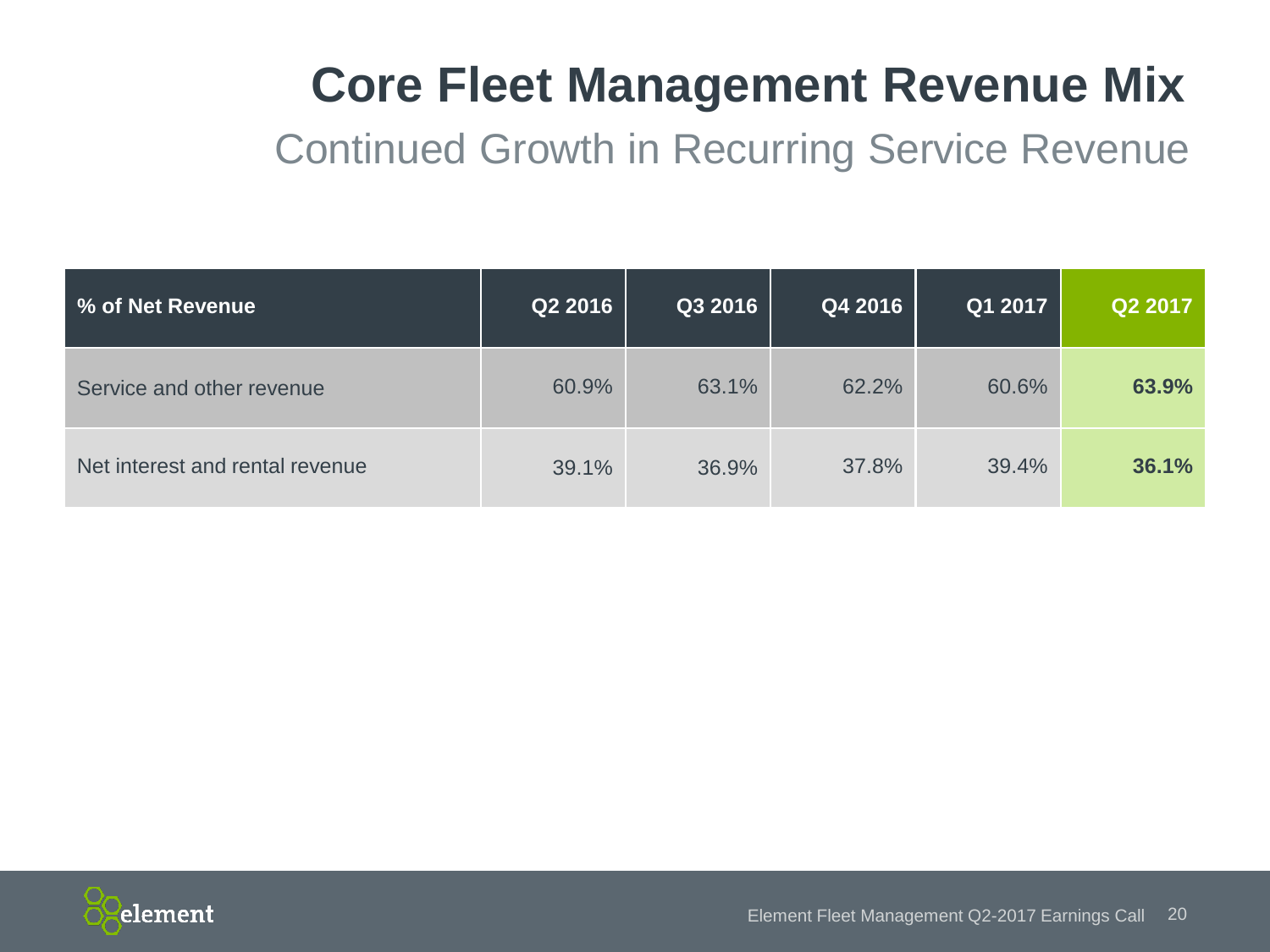### **Non-Core Assets Net Revenue**

### Net Revenue Summary

In millions, except per share amounts and where otherwise noted

| Net Revenue                     | Q2 2016 | Q1 2017 | Q2 2017 |
|---------------------------------|---------|---------|---------|
| Service and other revenue       | \$6.6   | \$19.1  | \$10.2  |
| Net interest and rental revenue | \$20.2  | \$7.3   | \$12.9  |
| Total net revenue               | \$26.8  | \$26.4  | \$23.0  |

### Yield to Average Earning Assets

|                                        | Q2 2016   | Q1 2017   | Q2 2017   |
|----------------------------------------|-----------|-----------|-----------|
| Net interest and rental revenue        | \$20.2    | \$7.3     | \$12.9    |
| Average earning assets                 | \$1,232.5 | \$1,050.3 | \$1,312.0 |
| Net interest and rental revenue margin | 6.57%     | 2.80%     | 3.94%     |

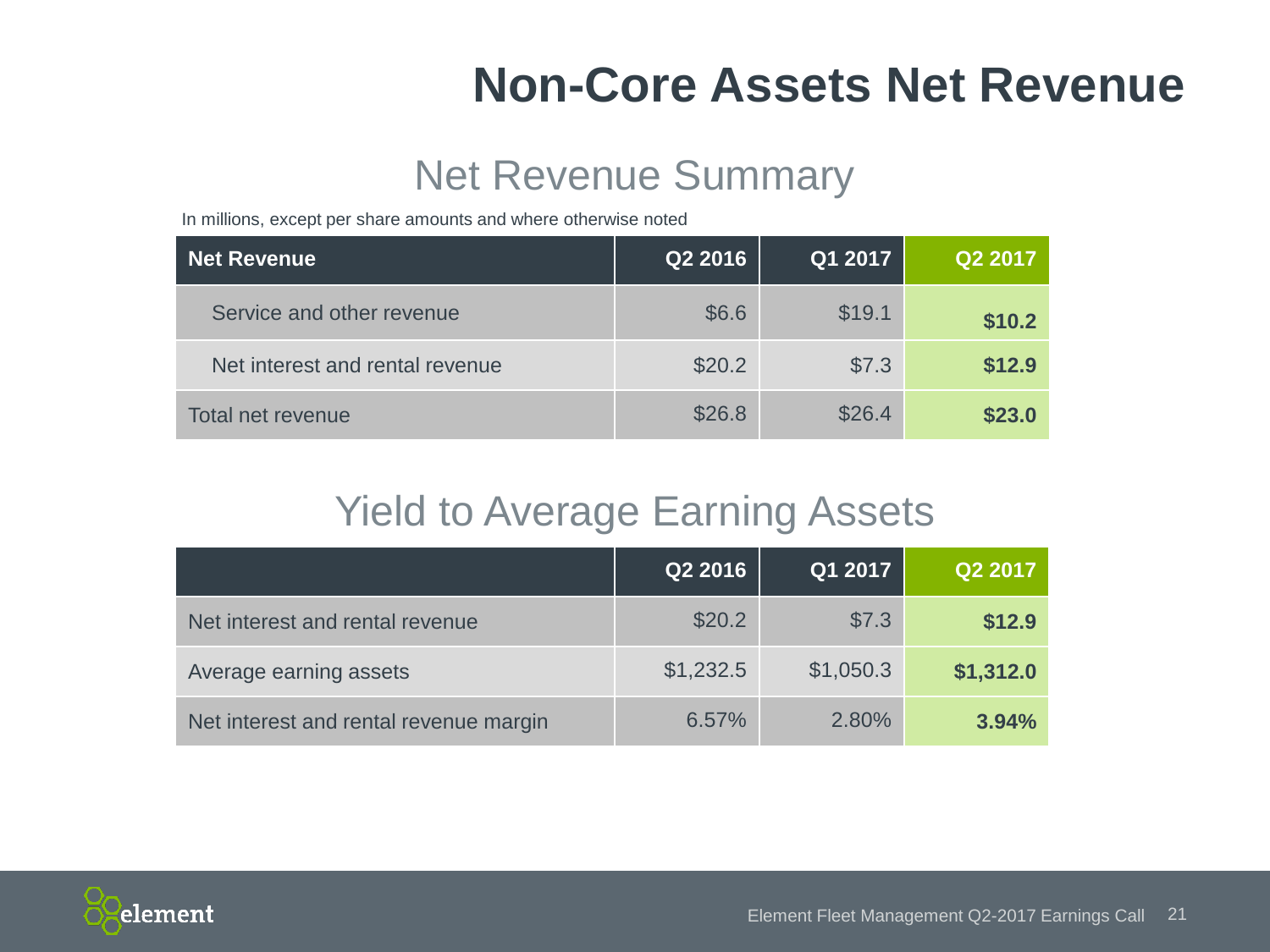# **Consolidated Adjusted Operating Expenses**

In millions, except per share amounts and where otherwise noted

| Category                               | Q2 2016 | Q1 2017 | Q2 2017 |
|----------------------------------------|---------|---------|---------|
| Salaries, wages and<br>benefits        | \$71.0  | \$74.9  | \$79.3  |
| General and administrative<br>expenses | \$44.4  | \$40.4  | \$43.8  |
| Total adjusted operating<br>expenses   | \$115.4 | \$115.3 | \$123.1 |
| % of net revenue                       | 46.3%   | 48.4%   | 49.7%   |

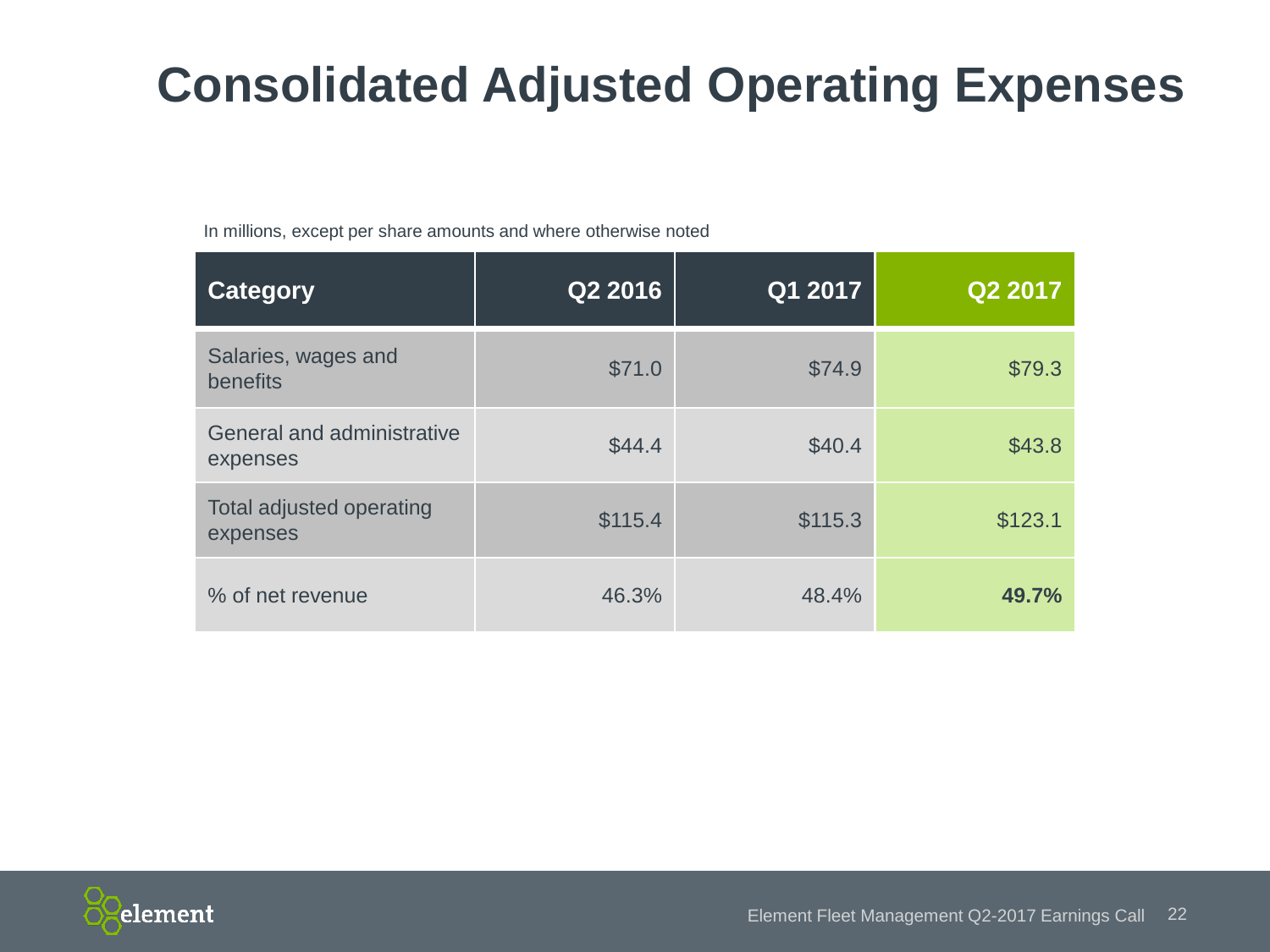# **Core Fleet Management Treasury Update**

Balance Sheet Capacity to Fund Planned Growth

• Committed facilities (available & outstanding) amounted to \$17.9B as of June 30, 2017

> At June 30, 2017, Element had \$3.4B in available financing to fund ongoing originations

- Committed facilities are supplemented by access to the Term ABS market
- Debt maturities match to asset run off with repayment schedule mirroring expected debt repayments



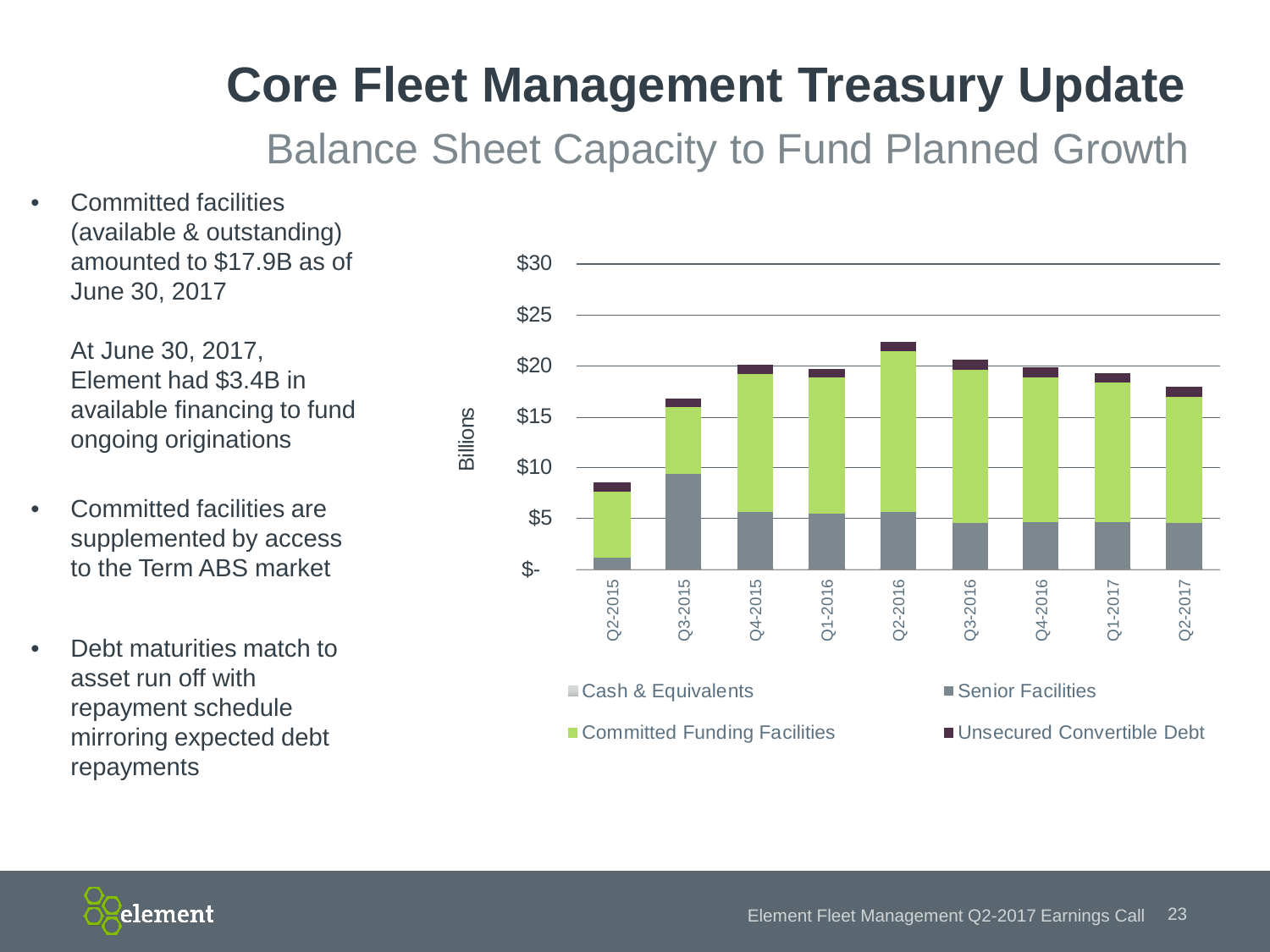# **Bradley Nullmeyer** *CEO*

*Long-Term Shareholder Value Creation*



Element Fleet Management Q2-2017 Earnings Call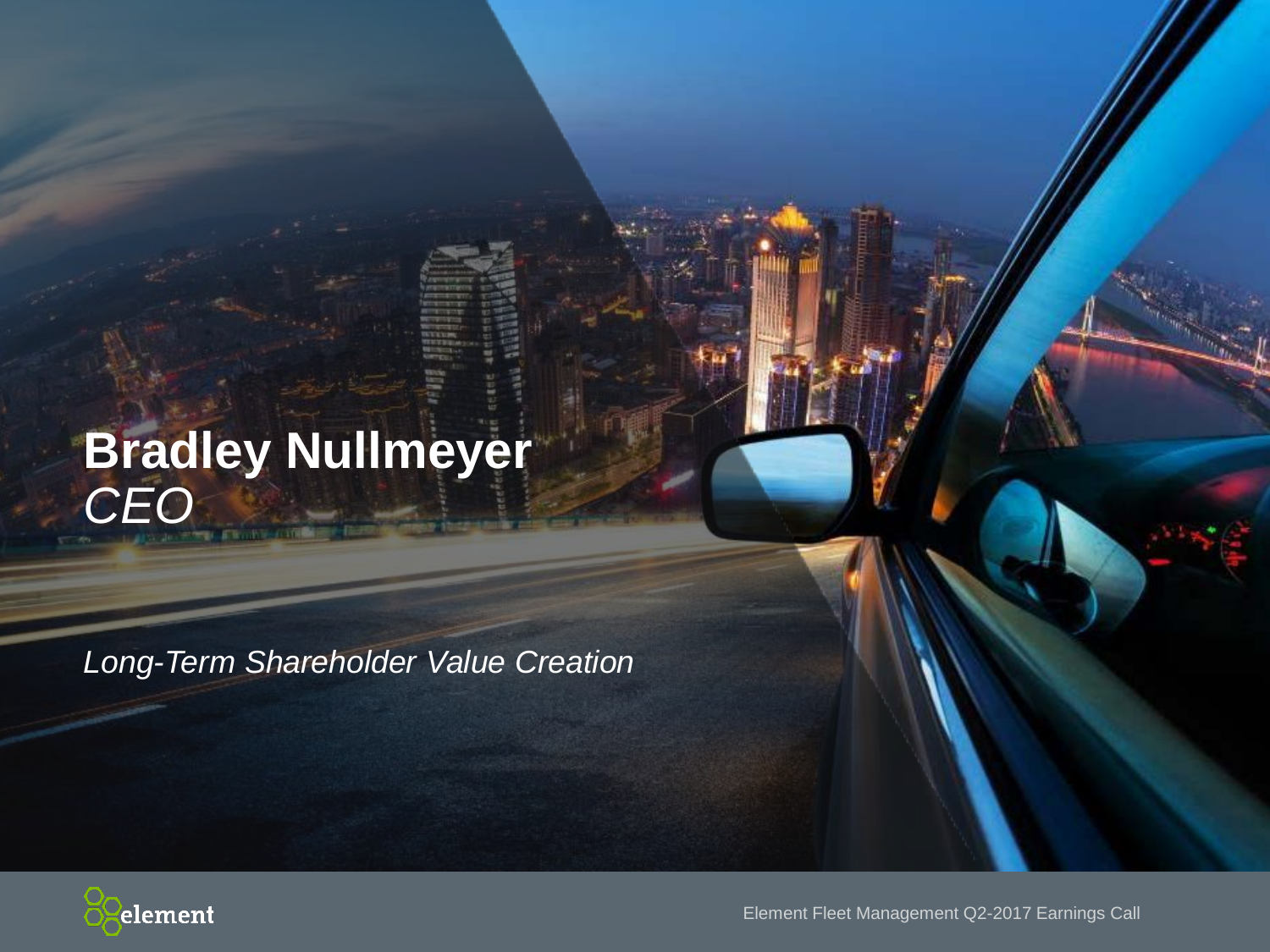# The Future of Fleet Management **Long-Term Shareholder Value Creation**

- Developed Core and Non-Core separation and strategic plan underlying each Non-Core asset
- Delivered \$0.18 EPS in quarter from Core Fleet and \$0.05 from Non-Core
- Core business continues to perform with new customers, increased take-up of telematics and post integration efficiencies and rewards
- ABS platform largest in industry and now regular issuer
- Continued move to service fee revenue
- Investment in technology and data analytics made to accelerate the transition to service offerings that are predictable and long term in nature
- Confirmed Element Fleet as a leading fleet-focused business services provider
- Post integration focus on efficiencies and capitalizing on our platform and market opportunities
- Full year guidance of \$0.71 to \$0.73 for Core Fleet only

Prudent manager of capital, focused on balancing investment in growth, both organic and inorganic, and return of capital to shareholders